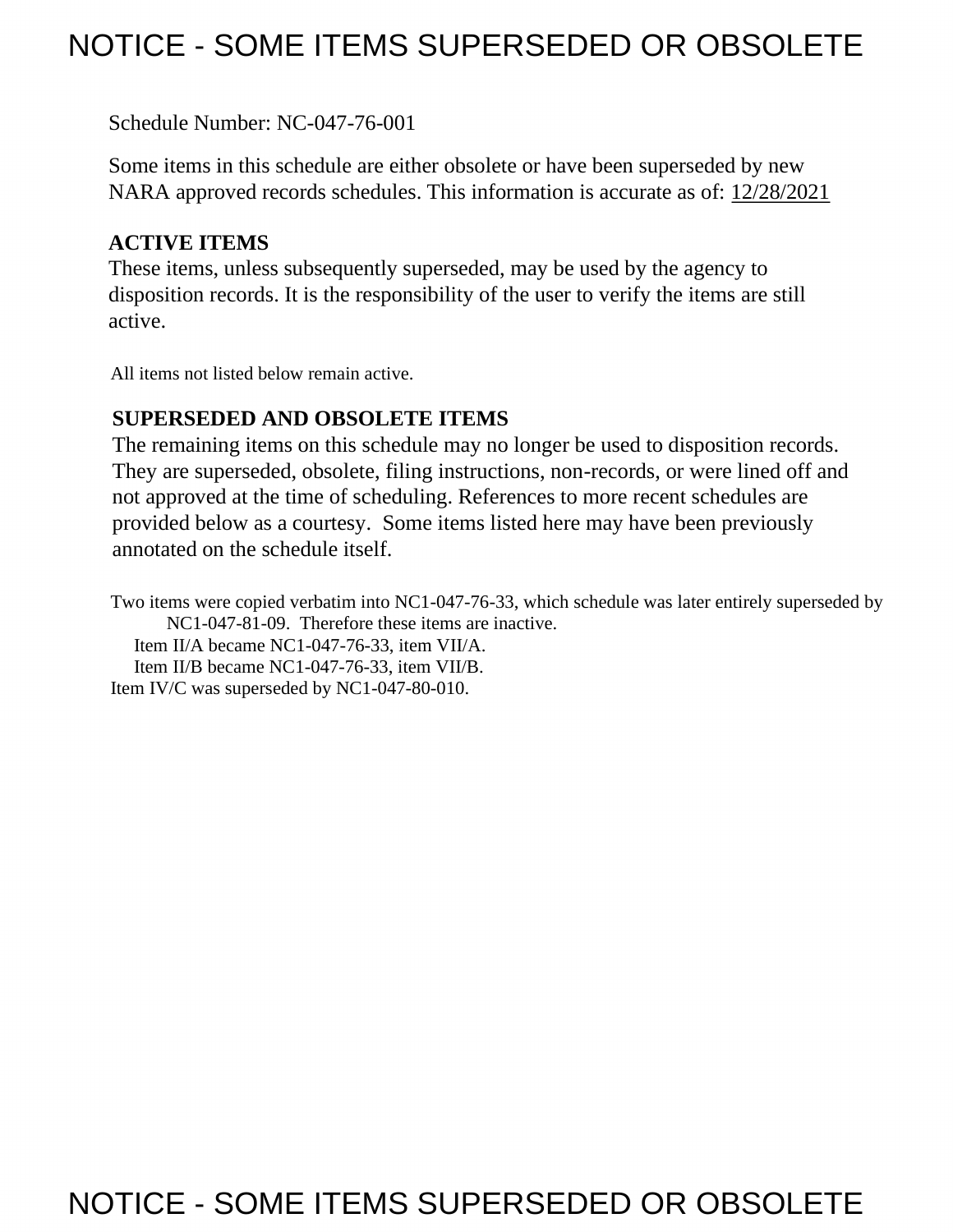| Standard Form No. 115<br>Revised November 1951<br>Prescribed by General Services                                                                                                                 |                                                                                                                                                                                                                                                                                                                                                                                                                                                                                                                                                                                                                                                                              |              |                                                                                              |                                |               |                            |  |
|--------------------------------------------------------------------------------------------------------------------------------------------------------------------------------------------------|------------------------------------------------------------------------------------------------------------------------------------------------------------------------------------------------------------------------------------------------------------------------------------------------------------------------------------------------------------------------------------------------------------------------------------------------------------------------------------------------------------------------------------------------------------------------------------------------------------------------------------------------------------------------------|--------------|----------------------------------------------------------------------------------------------|--------------------------------|---------------|----------------------------|--|
| Administration<br>$GSA$ Reg. $3 - IV - 106$<br>115-103                                                                                                                                           | REQUEST FOR AUTHORITY<br>TO DISPOSE OF RECORDS                                                                                                                                                                                                                                                                                                                                                                                                                                                                                                                                                                                                                               |              | DATE RECEIVED<br><b>JUL 10 1975</b>                                                          | <b>LEAVE BLANK</b><br>JOB NO.  |               |                            |  |
|                                                                                                                                                                                                  | (See Instructions on Reverse)                                                                                                                                                                                                                                                                                                                                                                                                                                                                                                                                                                                                                                                |              | DATE APPROVED                                                                                |                                |               |                            |  |
| GENERAL SERVICES ADMINISTRATION,<br>TO:                                                                                                                                                          | NATIONAL ARCHIVES AND RECORDS SERVICE, WASHINGTON, D.C. 20408                                                                                                                                                                                                                                                                                                                                                                                                                                                                                                                                                                                                                |              |                                                                                              | N <sub>C</sub>                 | $47 - 76 - 1$ |                            |  |
| 1. FROM (AGENCY OR ESTABLISHMENT)                                                                                                                                                                |                                                                                                                                                                                                                                                                                                                                                                                                                                                                                                                                                                                                                                                                              |              |                                                                                              | NOTIFICATION TO AGENCY         |               |                            |  |
|                                                                                                                                                                                                  | Department of Health, Education, and Welfare                                                                                                                                                                                                                                                                                                                                                                                                                                                                                                                                                                                                                                 |              | In accordance with the provisions of 44 U.S.C.                                               |                                |               |                            |  |
| 2. MAJOR SUBDIVISION                                                                                                                                                                             |                                                                                                                                                                                                                                                                                                                                                                                                                                                                                                                                                                                                                                                                              |              | 3303a the disposal request, including amend-<br>ments, is approved except for items that may |                                |               |                            |  |
| Social Security Administration                                                                                                                                                                   |                                                                                                                                                                                                                                                                                                                                                                                                                                                                                                                                                                                                                                                                              |              | be stamped "disposal not approved" or<br>"withdrawn" in column 10.                           |                                |               |                            |  |
| 3. MINOR SUBDIVISION<br>Bureau of Hearings and Appeals                                                                                                                                           |                                                                                                                                                                                                                                                                                                                                                                                                                                                                                                                                                                                                                                                                              |              |                                                                                              |                                |               |                            |  |
| 4. NAME OF PERSON WITH WHOM TO CONFER                                                                                                                                                            |                                                                                                                                                                                                                                                                                                                                                                                                                                                                                                                                                                                                                                                                              | 5. TEL. EXT. |                                                                                              |                                |               |                            |  |
| George S. Yamamura                                                                                                                                                                               |                                                                                                                                                                                                                                                                                                                                                                                                                                                                                                                                                                                                                                                                              | 45770        |                                                                                              |                                |               |                            |  |
| 6. CERTIFICATE OF AGENCY REPRESENTATIVE:                                                                                                                                                         |                                                                                                                                                                                                                                                                                                                                                                                                                                                                                                                                                                                                                                                                              |              |                                                                                              |                                |               |                            |  |
|                                                                                                                                                                                                  | I hereby certify that I am authorized to act for the head of this agency in matters pertaining to the disposal of records, and that the records described in this list or                                                                                                                                                                                                                                                                                                                                                                                                                                                                                                    |              |                                                                                              |                                |               |                            |  |
| schedule of pages are proposed for disposal for the reason indicated: ("X" only one)<br>The records have<br>A<br>ceased to have suffi-<br>cient value to warrant<br>further retention.<br>(Date) | The records will cease to have sufficient value<br>в<br>to warrant further retention on the expiration<br>of the period of time indicated or on the occur-<br>ence of the event specified.<br>(Signature of Agency Representative)                                                                                                                                                                                                                                                                                                                                                                                                                                           |              |                                                                                              | SSA Records Officer<br>(Title) |               |                            |  |
|                                                                                                                                                                                                  |                                                                                                                                                                                                                                                                                                                                                                                                                                                                                                                                                                                                                                                                              |              |                                                                                              | 9.                             |               |                            |  |
| 7.<br><b>ITEM NO.</b>                                                                                                                                                                            | 8. DESCRIPTION OF ITEM<br>(WITH INCLUSIVE DATES OR RETENTION PERIODS)                                                                                                                                                                                                                                                                                                                                                                                                                                                                                                                                                                                                        |              |                                                                                              | SAMPLE OR<br>JOB NO.           |               | 10.<br><b>ACTION TAKEN</b> |  |
| Ι.<br>А.<br>ı.<br>2.<br>3.<br>4.<br>5.                                                                                                                                                           | Records Retention and Disposal Schedule<br>Bureau of Hearings and Appeals Field Offices<br>General Program Administration Records<br>Administrative Files<br>Files created or maintained by most Bureau of<br>Hearings and Appeals (BHA) field offices in the<br>performance of their assigned functions.<br>Official file copies of outgoing correspondence<br>relating to office functions.<br>Comments on draft reports, studies, and<br>proposals prepared by other offices.<br>Contributions to and/or comments on proposed<br>legislation.<br>Suggestion evaluations.<br>Program and management reports, such as over-<br>time and staffing reports, workload and pro- |              |                                                                                              |                                |               |                            |  |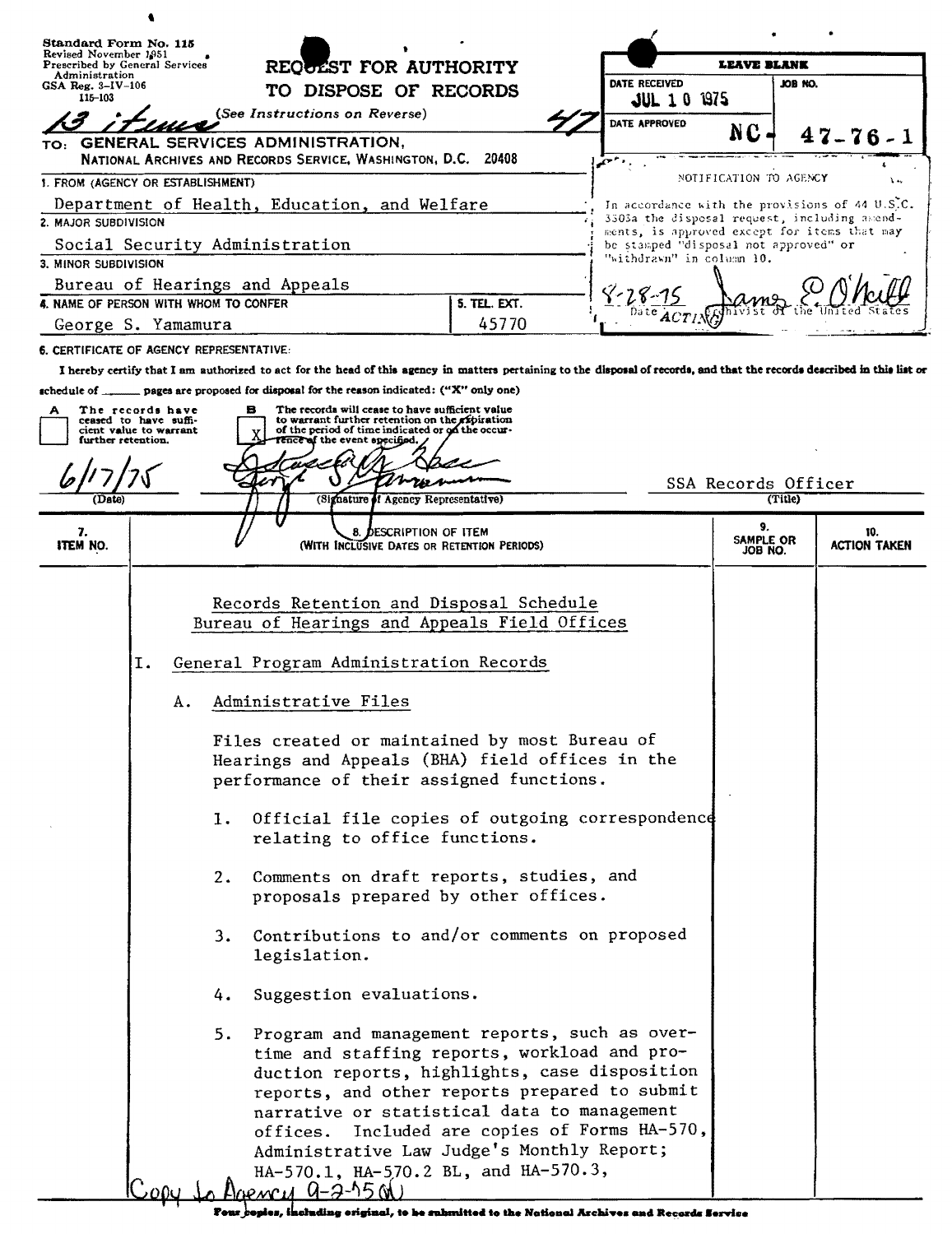



#### **REQUEST FOR AUTHORITY TO DISPOSE OF RECORDS-Continuation Sheet**

| 7.<br><b>ITEM NO.</b> |     |             | 8. DESCRIPTION OF ITEM<br>(WITH INCLUSIVE DATES OR RETENTION PERIODS)                                                                                                                                                                                                                  | 9.<br>SAMPLE OR<br>JOB NO. | 10.<br><b>ACTION TAKEN</b> |
|-----------------------|-----|-------------|----------------------------------------------------------------------------------------------------------------------------------------------------------------------------------------------------------------------------------------------------------------------------------------|----------------------------|----------------------------|
|                       |     |             | Administrative Law Judge's Monthly Report on<br>Expert Evidence Utilized; HA-571A, District<br>Office Monthly Report of Hearing Requests<br>Received; HA-614, Court Remand Status Report,<br>or their equivalents. Record copies of these<br>reports are retained by BHA headquarters. |                            |                            |
|                       |     |             | Destroy 2 years after the close of the<br>calendar year in which dated.                                                                                                                                                                                                                |                            |                            |
|                       |     | Β.          | Working Files                                                                                                                                                                                                                                                                          |                            |                            |
|                       |     |             | Nonessential working papers retained for<br>reference purposes by staff members.                                                                                                                                                                                                       |                            |                            |
|                       |     |             | Destroy after 2 years or when no longer needed<br>for reference, whichever is earlier.                                                                                                                                                                                                 |                            |                            |
|                       | II. |             | Office of the Regional Chief Administrative Law                                                                                                                                                                                                                                        |                            |                            |
|                       |     |             | Judge (ALJ)                                                                                                                                                                                                                                                                            |                            |                            |
|                       |     | А.          | Hearing Decision Files                                                                                                                                                                                                                                                                 |                            |                            |
|                       |     |             | Copies of hearing decisions which are received<br>from hearing offices and reviewed by staff<br>members for technical deficiencies. Included is<br>Form HA-514d, Hearing Decision, or its equivalent.<br>Record copies are retained in the hearing file.                               |                            |                            |
|                       |     |             | Destroy 90 days after completion of review.                                                                                                                                                                                                                                            |                            |                            |
|                       |     | в.          | Hearing Transcript Files                                                                                                                                                                                                                                                               |                            |                            |
|                       |     |             | Copies of hearing transcripts which are received<br>from hearing offices and retained for review by<br>Included is a copy of Form HA-509,<br>staff members.<br>Hearing Transcript, or its equivalent. Record<br>copies are retained in the hearing file.                               |                            |                            |
|                       |     |             | Destroy after 90 days.                                                                                                                                                                                                                                                                 |                            |                            |
|                       |     | $c_{\star}$ | Hearing Office Survey Files                                                                                                                                                                                                                                                            |                            |                            |
|                       |     |             | Documents relating to periodic surveys of hearing<br>office operations conducted by BHA regional office<br>Included is the final survey report<br>personnel.<br>and related background material.                                                                                       |                            |                            |
|                       |     |             | Destroy 5 years after completion of the final<br>survey report.                                                                                                                                                                                                                        |                            |                            |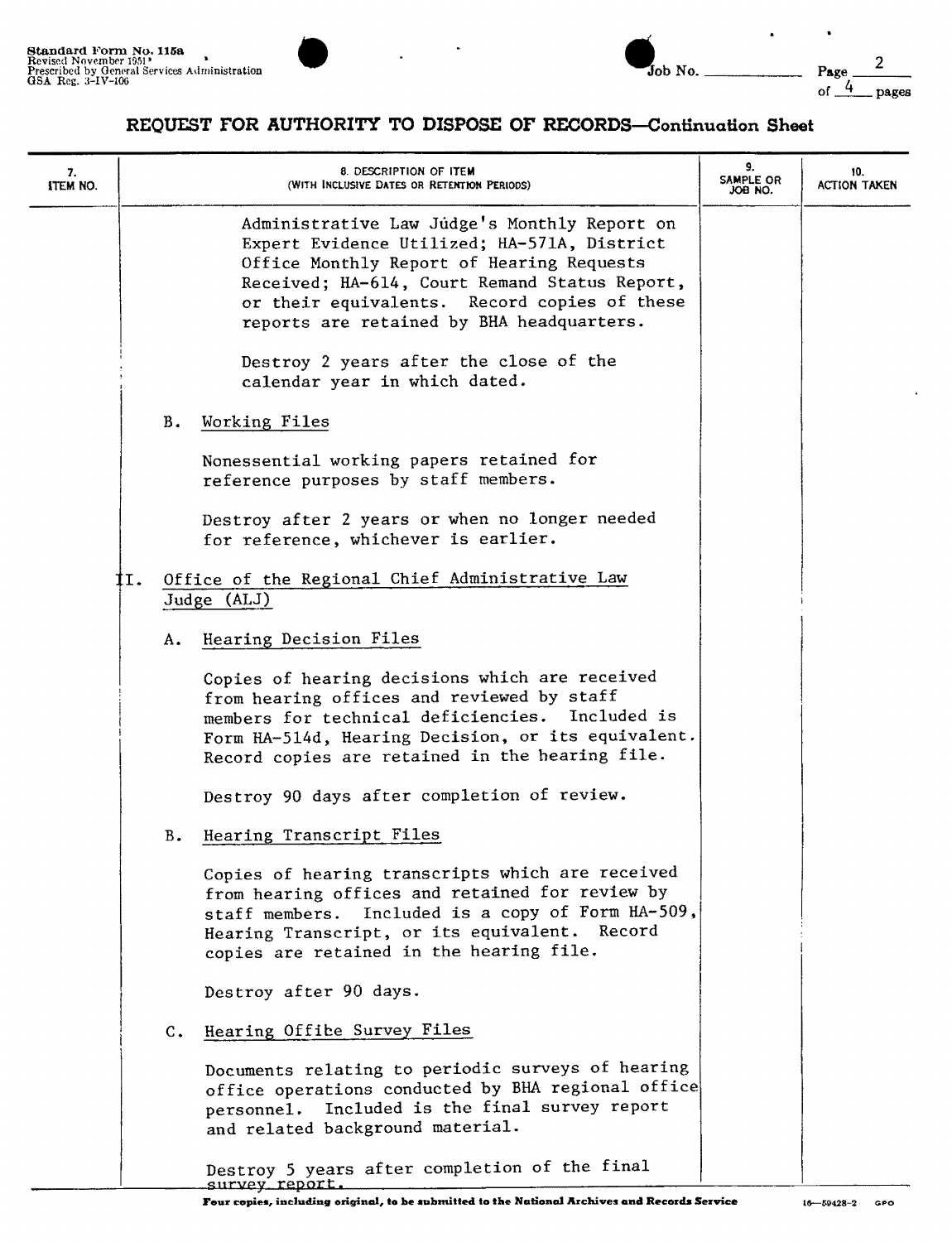

| Job No. | Page  |
|---------|-------|
|         | pages |

# REQUEST FOR AUTHORITY TO DISPOSE OF RECORDS-Continuation Sheet

| 7.<br>ITEM NO. | 8. DESCRIPTION OF ITEM<br>(WITH INCLUSIVE DATES OR RETENTION PERIODS) |                                                                                                                                                                                                                                                                                                                                                                                                                                                                             |  | 10.<br>ACTION TAKEN |
|----------------|-----------------------------------------------------------------------|-----------------------------------------------------------------------------------------------------------------------------------------------------------------------------------------------------------------------------------------------------------------------------------------------------------------------------------------------------------------------------------------------------------------------------------------------------------------------------|--|---------------------|
|                | III. Development Center Files                                         |                                                                                                                                                                                                                                                                                                                                                                                                                                                                             |  |                     |
|                | Α.                                                                    | Professional Qualifications Records                                                                                                                                                                                                                                                                                                                                                                                                                                         |  |                     |
|                |                                                                       | Documents listing the qualifications of physicians<br>under contract with SSA for the furnishing of<br>professional services. The documents identify the<br>physician's name, address, date of birth, medical<br>education, year of license, medical specialities,<br>type of practice, professional appointments, and<br>other information. Included is Form HA-526,<br>Professional Qualifications, or its equivalent.<br>Record copies are retained by BHA headquarters. |  |                     |
|                |                                                                       | Destroy upon termination of the contract.                                                                                                                                                                                                                                                                                                                                                                                                                                   |  |                     |
|                |                                                                       | B. SSI Case Record Cards                                                                                                                                                                                                                                                                                                                                                                                                                                                    |  |                     |
|                |                                                                       | Pink copies of Form HA-617, SSI Case Record Card,<br>or its equivalent. The card serves as a manual<br>case control record and as a source document for<br>the SSI case control system. It documents<br>significant actions taken by the development<br>center on a particular SSI claims case.<br>Transfer to an inactive file upon release of the<br>case. Destroy 2 years thereafter.                                                                                    |  |                     |
|                |                                                                       | Development Center Coding Forms<br>$c_{\star}$                                                                                                                                                                                                                                                                                                                                                                                                                              |  |                     |
|                |                                                                       | Form HA-619, SSI Development Center Coding, or<br>its equivalent. The form is used by Data Review<br>Technicians to key data into the SSI case control<br>system. Also included are associated telex<br>papers.                                                                                                                                                                                                                                                             |  |                     |
|                |                                                                       | Destroy after input has been verified and edits<br>have been resolved.                                                                                                                                                                                                                                                                                                                                                                                                      |  |                     |
|                | ĮV.                                                                   | Hearing Office Files                                                                                                                                                                                                                                                                                                                                                                                                                                                        |  |                     |
|                | Α.                                                                    | Presiding Officer Files                                                                                                                                                                                                                                                                                                                                                                                                                                                     |  |                     |
|                |                                                                       | Files containing documents accumulated by the<br>Presiding Officer in his review and adjudication<br>of appealed claims cases. Record copies of these<br>documents are retained in the hearing file.<br>Presiding Officer files are retained in the field<br>to facilitate the handling of the case on remand                                                                                                                                                               |  |                     |